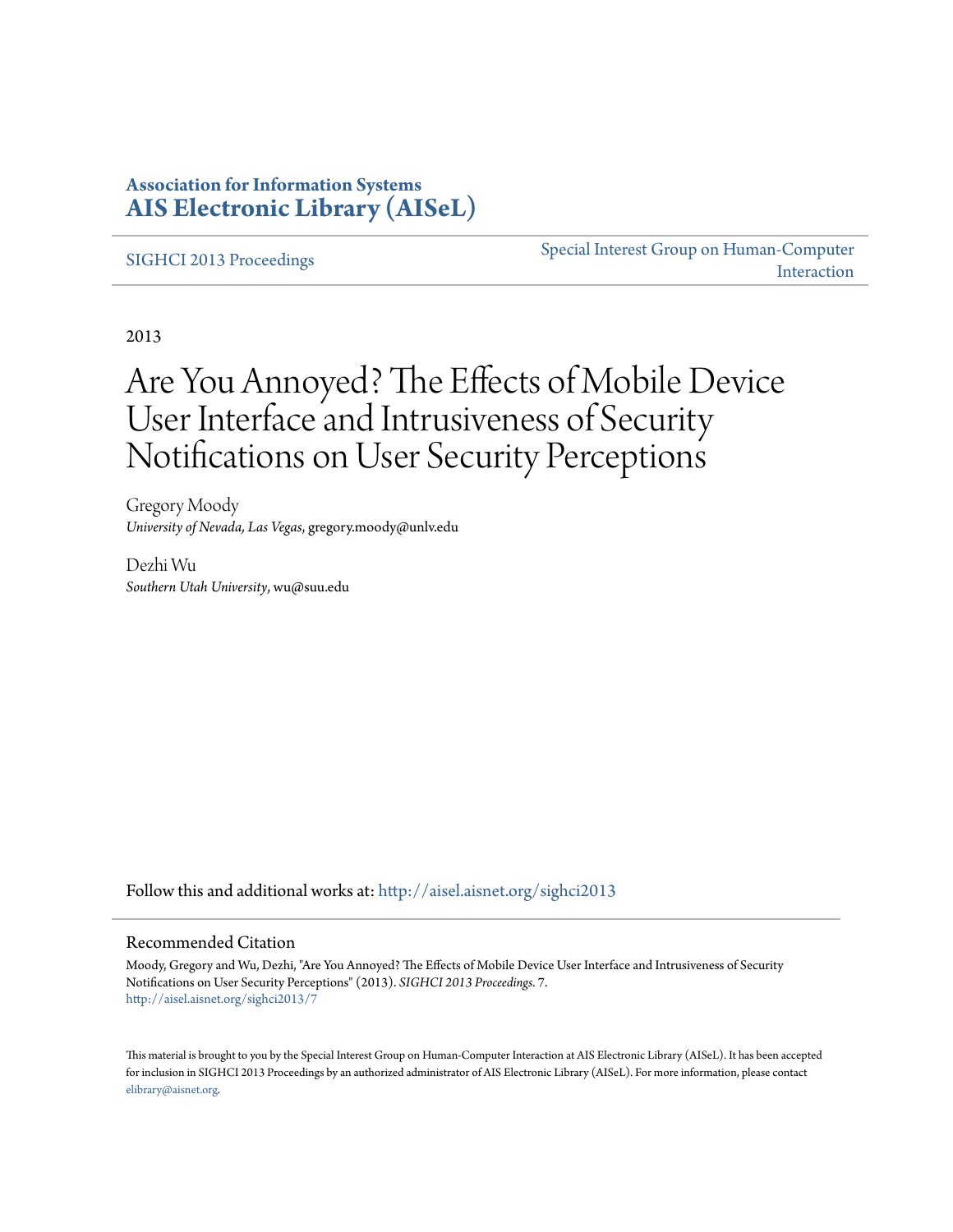## **Are You Annoyed? The Effects of Mobile Device User Interface and Intrusiveness of Security Notifications on User Security Perceptions**

**Gregory D. Moody** Management, Entrepreneurship & Technology Department University of Nevada, Las Vegas gregory.moody@unlv.edu

#### **ABSTRACT**

Research on the behavioral-based security of information systems within organizations and for personal use has been common over the last decade, however little is known regarding how individuals perceive the security of their mobile devices. This study seeks to explore how the security notifications within a mobile application environment alter adoption and security-related beliefs concerning their device. We proposed a theoretical model based on the technology adoption and psychological theories, and conducted a set of controlled experiments with 351 subjects in six US universities. A structural equation modeling technique was utilized to examine the overall research model. The data analysis results demonstrate that the majority of our proposed hypotheses were significant. We find that disruptive mobile security notifications cause user irritation, which negatively impacts user perception about mobile security. Mobile device user interface also has compounding effects on users' perceived usefulness and security with mobile devices.

#### **Keywords**

Mobile Security, Mobile Interface Design, Security Notifications, User Irritation, Security Awareness, HCI.

#### **BACKGROUND**

The adoption of mobile devices continues at an unprecedented rate throughout the world. Only recently has researched begun to focus on the security awareness of users in regards to their devices. Research has shown that users are unaware of the risks that these devices pose to their own personal information. **T**herefore, mobile devices have become a new target for security attacks, which pose serious threats to the security of such devices (Distefano et al. 2010), to individual users (Oberheide and Jahanian 2010), and to organizations when used and transported outside of their physical organizational boundaries (Halpert 2004).

**Dezhi Wu** Computer Science & Information Systems Dept. Southern Utah University wu@suu.edu

At the individual user level, mobile user experiences are increasingly enriched by various mobile applications customized for different mobile devices. However, mobile applications can be a double-edged sword, which can cause serious security risks and threats to individual users. Research (Oberheide and Jahanian 2010) points out that users are not fully aware of the potential damage to their personal assets and private information saved in their mobile devices as they may be conditioned to the process of installing malicious mobile application. It is unclear how much users are aware of their mobile security settings, and how they should take proper actions to effectively protect their assets saved in mobile devices. Therefore, this research focuses primarily on the security awareness of mobile users as an initial project to explore how to increase the security of mobile devices through the use of security notifications to increased perceived perceptions of privacy and security. More specifically, we focus on mobile usability issues associated with mobile devices to examine users' awareness and ability to respond to various mobile security notifications.

#### **RESEARCH HYPOTHESES**

We begin by building on the Apple Usability Guidelines and the technology adoption model to propose how the interface of a mobile device impacts users' intentions to continue to use the device. Next, we explore how security notifications pushed to the user due to application of device operations may interrupt the cognitive processing of the individual and cause a sense of irritation. This builds upon the work by McCoy et al. (2008) by extending their web-based premises and manipulations to the mobile operating system context.

The initial hypotheses are an extension of the Technology Adoption Model (Davis 1989) to mobile devices, which has been previously validated (Cyr et al. 2006). As the users' main interactions with a mobile device are based on the graphical interface of the device (Hoehle 2013), it becomes the predominant antecedent of the ease-of-use for the device. We thus replicate prior research and propose: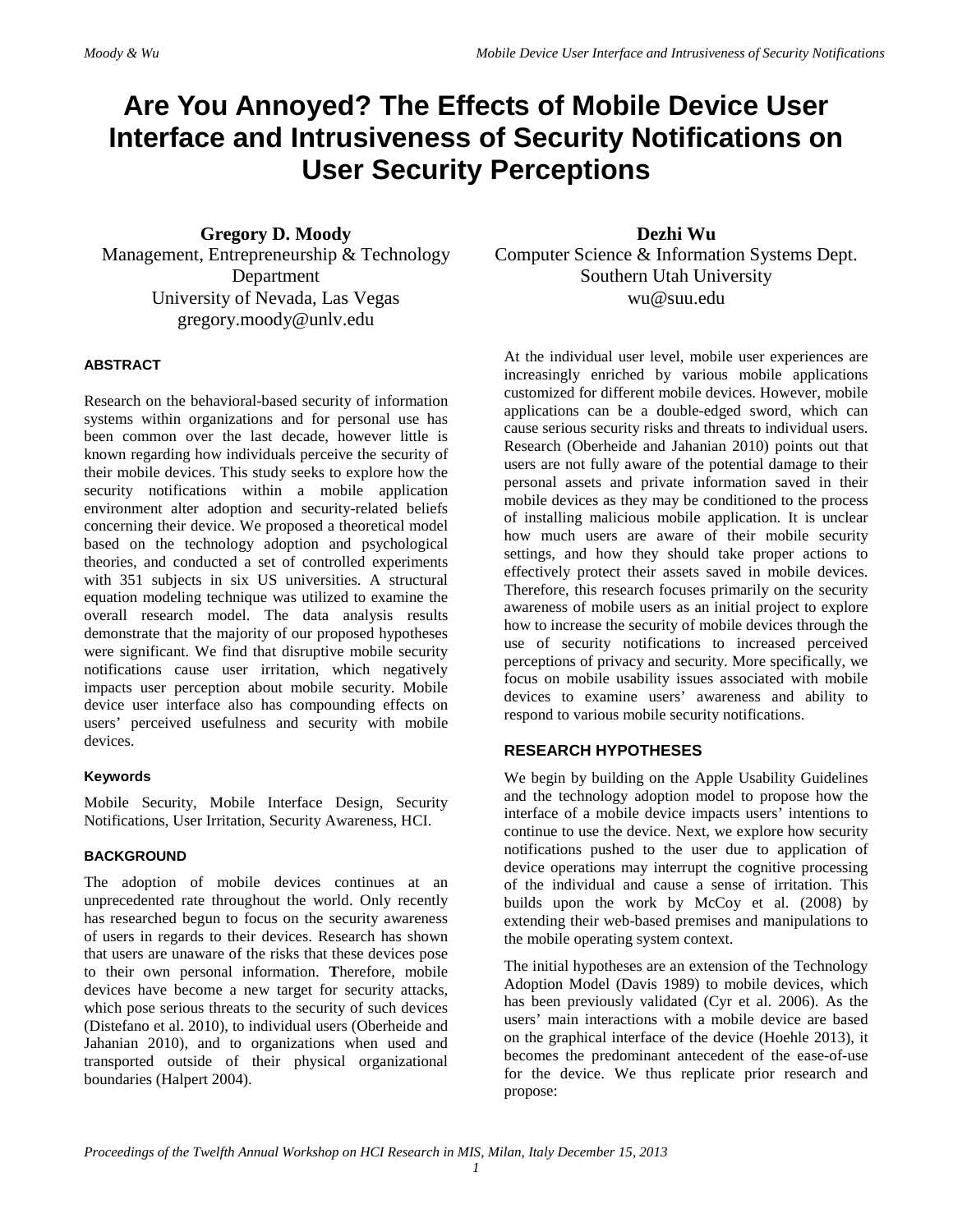*H1: The mobile device user interface consisting of mobile application graphics, user interface input, output and structure will be positively related to the perceived usefulness / ease-of-use of the device.*

*H2: The perceived usefulness / ease-of-use of the mobile device will be positively related to the intention to continue to use the device.*

Unlike computer operating systems and environments, mobile devices do not have built in security applications that provide dashboards regarding the relative security of the device. Rather, users are notified regarding any changes or requests by applications relative to private or secure information through the means of notifications. How these notifications are delivered to the user is determined by the interface of the mobile device. We thus posit that the awareness of the device's mobile security is primarily engendered through such notifications as afforded through the interface of the mobile device.

#### *H3: Devices that are perceived as having superior user interfaces will be positively related to higher perceptions of mobile device security.*

We propose that within application notifications are similar to pop-up and in-line ads present on the websites. We thus extend the work of McCoy et al. (2008) that when such notifications are perceived to be more repetitive will have the potential of being perceived as being more intrusive. Constant repetition of the same information, or same type of notification is likely to disrupt the cognitive flow of information that an individual requires when focusing on a task. We thus extend this prior line of reasoning and research to the context of mobile security notifications and propose:

#### *H4: The perceived intrusiveness of notifications will be positively related to the perceived irritation afforded by such notifications.*

Building on psychological theories of attitude change, we pose that as negative emotions regarding the mobile device are increased, that intentions or perceptions regarding the device will also be negatively impacted (Petty and Wegener 1998). Specifically, as the user becomes irritated with the security notifications, it is likely that these feelings will negatively impact the perceptions of the ease-of-use and usefulness of the device, which will negatively impact the intention of the user to continue to use the device. However, the engenderment of irritation will potentially positively impact perceptions of security. Irritation will likely raise the salience of cues regarding the security of the device, and provide the user with a sense of control over their data and their device, and thus increase the perceptions of security. We thus propose that feelings of irritation caused by the security notifications will produce the following outcomes:

*H5: Feelings of irritation caused by the security notifications will negatively impact the perceptions of* 

*usefulness/ease-of-use, the intention to continue to use, and security perceptions of the mobile device.*

Finally, although practitioners have long proposed that security is at odds with the general day-to-day usage of an application, we formally test this assumption. Thus, we propose:

*H6: As the perceived security of the mobile device increases that the user will have weaker intentions to continue to use the device.*

#### **RESEARCH METHODOLOGY**

#### *Study Design*

We intend to assess our hypotheses through the means of a 2 (high vs. low threatening conditions) x 3 (highly disruptive, moderately disruptive and no notifications treatment groups) randomized experiment with mobile phones. In the highly disruptive treatment condition, users would be exposed to push notifications during the process of the experiment that alerts them to security violations. The user would be unable to perform any other task until they first read through the entire violation and then approve or disapprove of such an action. They would then be returned to the screen that they had been using. In the moderate disruptive notification, the user would receive a push notification that is minimally inserted into their view, but does not obstruct or interfere with the tasks that the user is currently working on. Rather it would simply notify of the violation, and not require any interaction on the part of the user. In the no disruption condition, we would allow the user to complete tasks as specified by the experiment, and they would never receive any notification of any security violation. This would serve as the control condition to ascertain how much variation in our model is simply caused by the notification process.

In order to examine our research, we designed and implemented a mobile security notification system that can be run in various mobile phones.

#### *Data Collection*

We were able to recruit 351 users from six universities in the United States. The incentive for participating in this study was to earn 5 extra points for a particular course. The whole experiment took users about 15-20 minutes. After the users completed the experiment using a mobile smartphone, they were asked to fill out an online questionnaire that assesses common demographic controls and items to assess the constructs of interest in this study.

#### *Measures*

After investigating possible validated constructs from existing theoretical and empirical literature, we were able to obtain the reliable measurement items based on scales in prior literature (Hoehle 2013, Venkatesh et al. 2003, Anderson and Agarwal 2010, McCoy et al. 2008). All construct items were measured reflectively with multiple items on seven-point Likert scales.